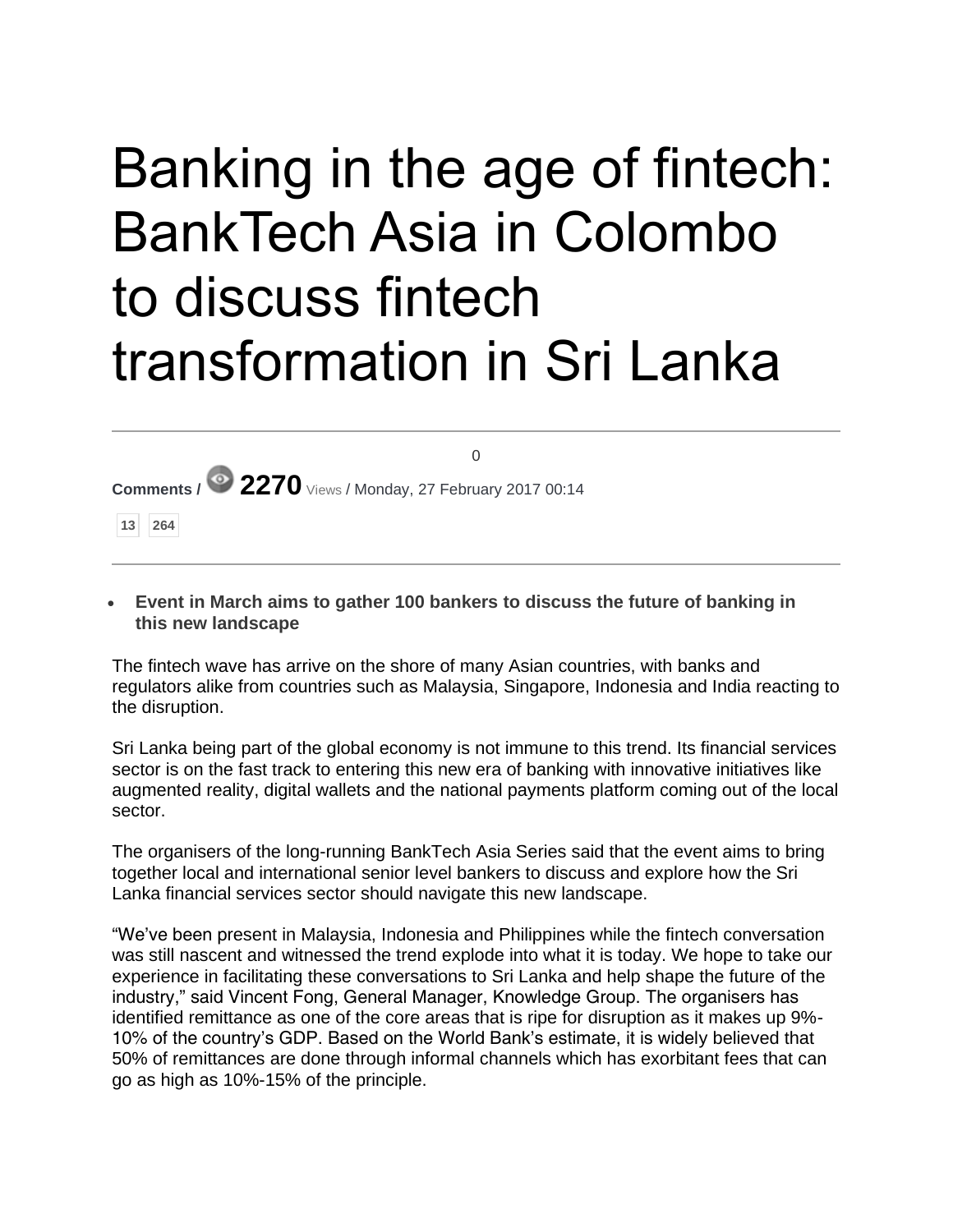Another area that was identified for disruption is the digital payments space with only 2% of the population utilising the internet to buy things and pay their bills. There's tremendous opportunity for incumbent banks or fintech start-ups to become to become dominant this unoccupied space

This two-day conference happening on 21 and 22 March in Taj Samudra Colombo will present various local and international experts from the industry as follows:

## **Local experts**

- Central Bank of Sri Lanka Deputy Governor Dr. P. Nandalal Weerasinghe
- LankaClear CEO Channa De Silva
- Cargills Bank Deputy Chairman Rajendra Theagarajah
- Sampath Bank CIO Ajith Salgado
- SLASSCOM (Sri Lanka Association of Software and Service Companies) Board Member S. Muralidharen
- Institute of Policy Studies Poverty and Social Welfare Policy Head Dr. Ganga Tilakaratna
- Hatton National Bank Head of Payment Cards and Electronic Delivery Channel Mangala Wickramasinghe
- Virtusa Polaris Executive Vice President and Head of Engineering Chandika Mendis
- Synapsys CEO Dinesh Fernandopulle
- VISA Country Manager Anthony Watson

## **International experts**

- VPBank Vietnam Business Intelligence Director Vivek Bhanot
- Maybank Malaysia Group Digital Head PMO Jasmine Ng
- OKLink Hong Kong Chief Strategy Officer Jack C. Liu
- SVP Head Risk Asia Pacific Singapore Joe Cunningham
- Malaysia Neuroware Chief Technology Officer Ruben Tan

BankTech Asia is one the longest running fintech and banking technology event in Asia with nine years of track record in keeping bankers and fintech professionals abreast with the latest trends and threats. BankTech Asia has been hosted in several Asian countries like Philippines, Indonesia and Malaysia.